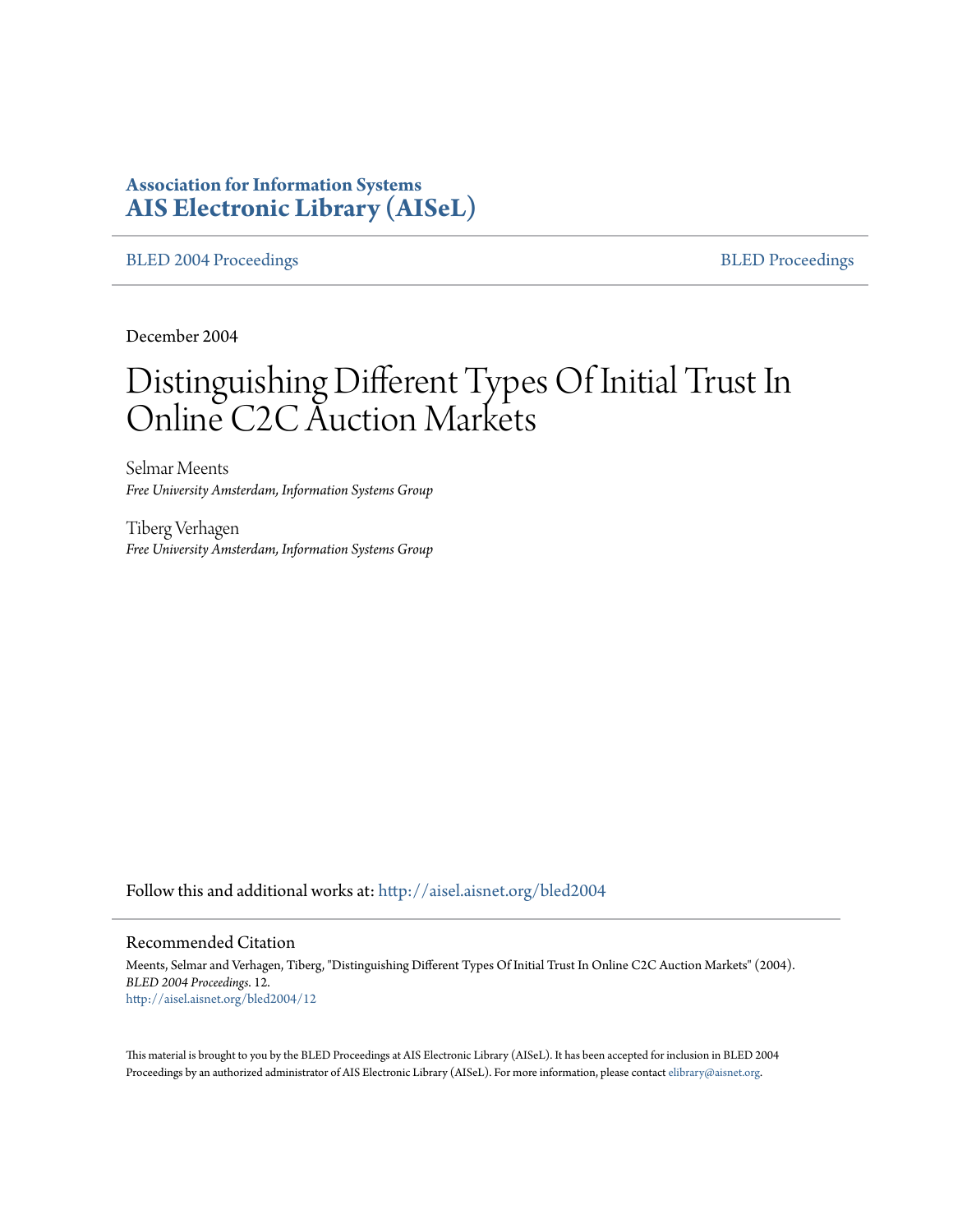# **17th Bled eCommerce Conference**

#### **eGlobal**

Bled, Slovenia, June 21 - 24, 2004

# **Distinguishing Different Types Of Initial Trust In Online C2C Auction Markets**

#### **Selmar Meents, Yao-Hua Tan, Tibert Verhagen**

Free University Amsterdam, Information Systems Group, The Netherlands smeents@feweb.vu.nl, ytan@feweb.vu.nl, tverhagen@feweb.vu.nl

#### **Abstract**

*Many researchers observe that trust is of importance in online transactions. Most of them have focussed on the trust a buyer has in a seller. In an online C2C auction market, such*  as eBay, trust in the organization that facilitates the auction is an additional trust *relationship that is of importance for the outcome of the transactions. Here we investigate which types of trust relationships are present in an online C2C auction market and which differences exist between these relationships. The focus lies on situations of initial trust, in which parties have not gained experience with each other yet. We present a model of antecedents of initial trust that can be used to analyze these different types of trust relationships. These antecedents are: reputation, formal control structures, disposition to trust and communication.*

#### **1 Introduction**

Several researchers (e.g. Jarvenpaa and Tractinsky, 1999; Gefen, 2000; Gefen et al., 2003) state that trust is essential in online transactions. Trust in general has been found to be of importance in settings in which parties are confronted with the possibility that another party may behave opportunistically (see e.g. Doney and Cannon, 1997). According to researchers these settings are typical for online transactions, because in an online setting face-to-face contact is impossible. Thus the trustworthiness of another party cannot be verified as easily as in a traditional situation (Pavlou, 2002). Moreover, in an online environment it is easier for parties to behave opportunistically (Jarvenpaa and Tractinsky, 1999).

Most researchers (e.g. Jarvenpaa and Tractinsky, 1999; Gefen, 2000; McKnight and Chervany, 2002) that have studied trust in an online environment have focused on the trust a buyer has in a seller. Such a focus is not surprising when taking into account that most of this research has been conducted in a dyadic Business-to-Consumer (B2C) setting. However, in Consumer-to-Consumer (C2C) transactions that use an online auction site as a transaction medium the setting is quite different. First of all, such C2C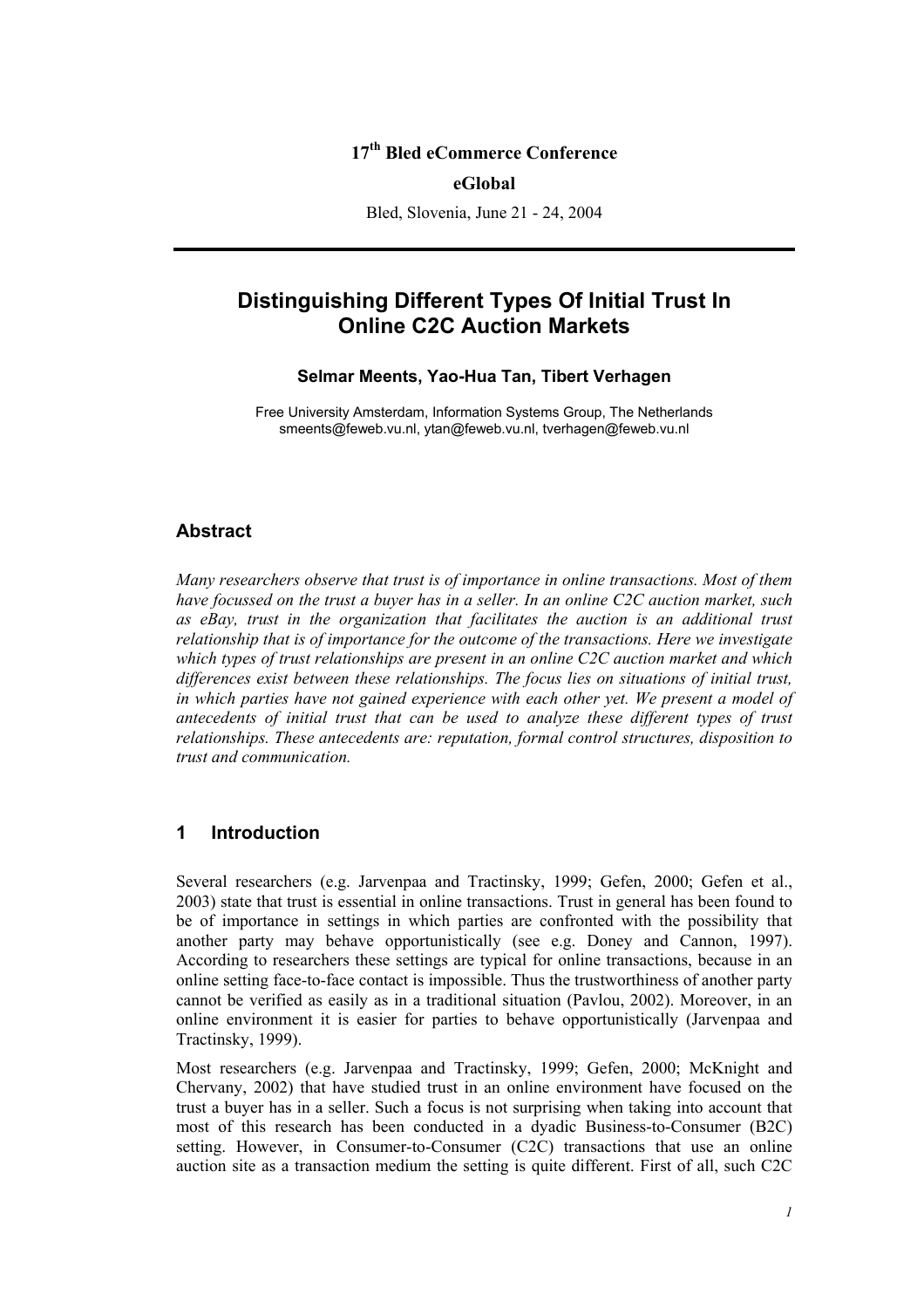transactions are not dyadic, but triadic in nature. In online auction market relationships more than two parties are present. There are two consumers exchanging information, goods and funds and there is an auction organization facilitating the auction environment. Furthermore, B2C transactions in general differ from C2C transactions in that in most cases in a B2C setting the buyer is the weaker party and has far fewer capabilities to deal with opportunistic behavior of the corporate seller than vice versa. Therefore in B2C research the trust of the buyer in the seller is of greater interest than the trust of the seller in the buyer. In C2C transactions however, the buyer is not necessarily the weaker party. It may very well be that in a certain transaction the buyer has a far stronger position than the seller. For example the buyer may have more financial resources and can thus more effectively arrange a legal backing. In this case the seller may be more vulnerable than the buyer, making the trust of the seller in the buyer an important issue.

Given the above, it can be expected that in an online C2C auction market not only the trust of the buyer in the seller, but also other trust relationships influence the outcome of the transactions. This research therefore aims at giving a systematic comparison of these different trust relationships. This leads to the following overall research question:

*What kind of initial trust relationships can be identified in an online C2C auction environment and what are the differences between these relationships?* 

This paper is structured as follows. In paragraph two the authors describe the theoretical background of online auctions markets, of initial trust, and of its antecedents. In paragraph three the conceived trust relationships and the differences between them are described and a number of propositions are presented.

# **2 Theoretical Background**

## *2.1 Online Auction Markets*

Online auction markets are "networked communities of buyers and sellers who exchange product information, coordinate and transact" (Pavlou and Gefen, 2002). Members of an auction market can use the auction website<sup>1</sup> to buy and sell goods and services. The auction website, associated infrastructures and IT-services are provided by the auction organization, such as eBay® or Yahoo Auctions®. Another important function of an auction organization is that it can provide institutional services that can build trust between buyers and sellers (Pavlou, 2002). These so-called formal control structures will be explained in more detail in paragraph 2.3.2. Figure 1 shows the commercial relationships on an online C2C auction market.

On most auction websites some form of reputation system is provided by the auction organization. This is a system that allows members to post ratings and provide feedback comments about people that they have done business with through that particular auction site. The resulting reputation record, showing a member's overall rating and the individual comments he got, can be viewed by other members who consider doing business with him. In this study it is assumed that a reputation system is offered by an auction organization.

l

<sup>1</sup> For example http://auctions.yahoo.com/ or http://ebay.com/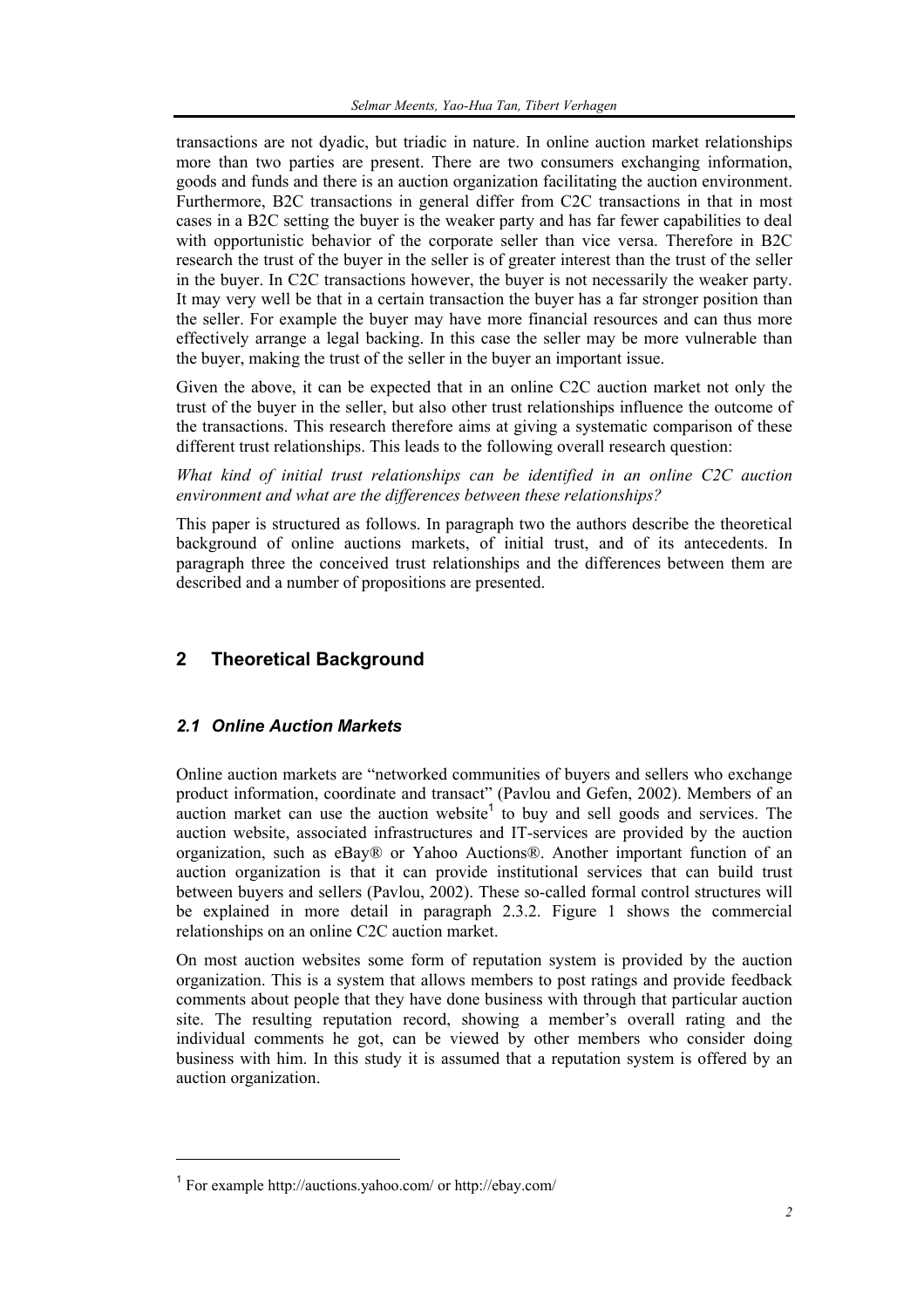

*Figure 1: Commercial Relationships On An Online C2C Auction Market* 

# *2.2 Trust*

l

In many social or economic exchanges people need to depend on others to a certain degree. When being dependent, one makes oneself vulnerable to the potential opportunistic behavior of the other party<sup>2</sup> (Hosmer, 1995; Doney and Cannon, 1997; Bigley and Pearce, 1998). Opportunistic behavior is defined here as "deceit-oriented violation of implicit or explicit promises about one's appropriate or required role behavior" (John, 1984, p. 279).

In accordance with similar research in the field of e-commerce (e.g. Gefen, 2000; Gefen et al., 2003), trust is defined here as the belief that "the other party has one or more characteristics beneficial to oneself" (McKnight and Chervany, 2002, p.46) "in a situation in which negative consequences are possible" (McKnight et al., 2001, p.4). When the trustor perceives that the trustee has such characteristics, he will believe that the trustee is trustworthy (Mayer et al., 1995). The trust literature mentions a number of such characteristics, the most prevailing, especially in the field of electronic commerce, being "credibility" and "benevolence" (Gefen et al., 2003). Credibility (see e.g. Doney and Cannon, 1997) means that "the other person (...) fulfills promises" (McKnight and Chervany, 2001, p.6). Benevolence "means one believes the other person cares about one and is motivated to act in one's interest" (McKnight and Chervany, 2001, p.6). Therefore, when a trustor believes the trustee is benevolent, he believes the trustee will not behave in an opportunistic fashion when contractual restrictions do not apply. (Doney and Cannon, 1997)

# *2.3 The Antecedents Of Initial Trust*

The antecedents of trust in ongoing relationships can differ significantly from those in situations where the trustor and trustee are not yet familiar with each other (Bigley and Pearce, 1998). According to trust researchers (e.g. Zucker, 1986; Doney and Cannon, 1997) experience is a major factor determining the amount of trust that a party has in

<sup>&</sup>lt;sup>2</sup> Trust is also often associated with risk. Since the exact relationship between risk and trust is not clear however (Mayer et al., 1995; Hosmer, 1995), in this paper the authors will avoid using the term "risk". We explore the relationship between risk and trust more fully in other research. See e.g. Verhagen et al. (2003).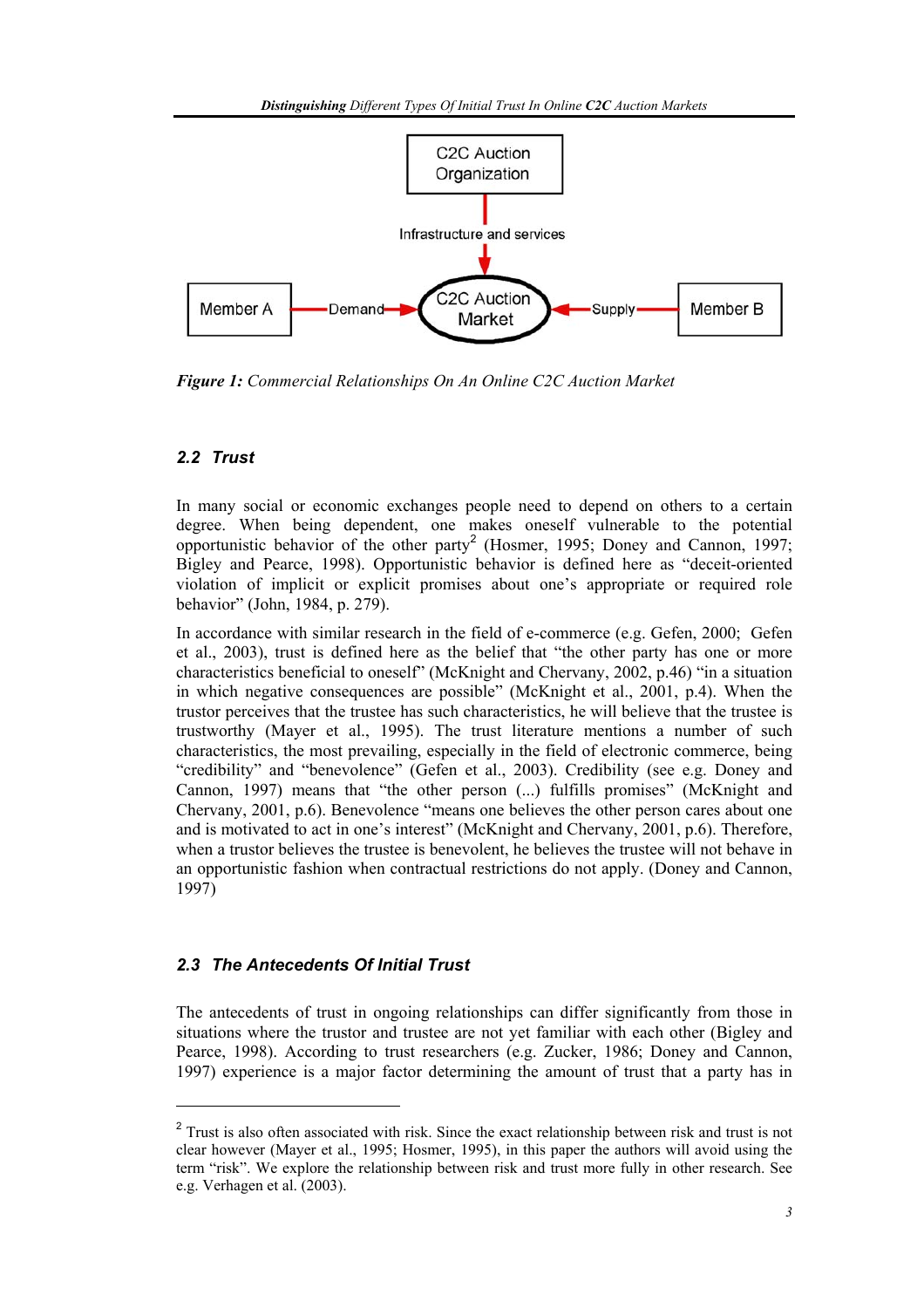another party. After all, when past transaction outcomes have not been problematic, the need to worry about opportunistic behavior of the other party becomes less of an issue. In ongoing relationships experience is a normal condition. Not so however in initial trust situations, where parties do not have a prior mutual history. These parties have not yet gathered meaningful information about each other (Bigley and Pearce, 1998) and need to depend on other ways to verify the trustworthiness of the other party.

Based on their earlier research (McKnight and Chervany, 2002; McKnight et al., 1998) McKnight et al. (2002) mention three antecedents of initial trust in an electronic commerce setting. These are: reputation, formal control structures (in their model called "structural assurance of the Web") and site quality. In this research two more antecedents are added to McKnight's model. The reason for doing so is twofold. First of all, McKnight et al. omit an important antecedent of initial trust often mentioned in trust literature, including their own earlier work (e.g. McKnight and Chervany, 2002), namely disposition to trust. This concept is added to the model used in this research. Furthermore, McKnight et al. conceive initial trust as being a form of trust in a situation in which communication between parties does not occur yet. For reasons given later, we do not share this view of initial trust and propose that communication is indeed an antecedent of initial trust.

The model of initial trust presented in this paper differs further from that of McKnight et al. (2002) in that "site quality" is not modeled as an antecedent of initial trust. McKnight et al. argue that in human face-to-face contact first impressions are important in the development of initial trust. In an online environment where such a human interface is not available, a website interface can be an alternative means for getting first impressions of the other party. Just as physical appearance for example can have a positive influence on the way a trustor perceives a trustee in face-to-face contact, so can the appearance of a website in an online environment. A website that is informative and well built could give the trustor the impression that the trustee has certain qualities that make him more trustworthy.

The "site quality" concept is usable in the context researched by McKnight et al., i.e. a B2C electronic commerce setting in which only the trust of a buyer in a particular vendor is addressed. In this case the vendor offers the website that has a particular perceived quality. However, the context of the study presented in this paper is quite different. In an online auction market, as has been mentioned before, one can expect that not only the trust of the buyer in the seller is of importance. Therefore these different trust relationships are investigated and compared in this study. In face-to-face contact the trustor would, to get a first impression, rely on his sensory perception of the particular trustee. Analogously, in an online setting only the website of a particular trustee would have an influence on the first impression of the trustee. Therefore, to compare the influence of site quality on initial trust, in the sense of McKnight et al., each member of the auction marketplace should have his or her own personal website linked to the marketplace. This means that besides the auction organization offering the usual website that enables the auction market, buyers as well as sellers should also have their own personal website, linked somehow by them to the auction market. In reality however most members of auction markets do not have such a linked website, especially not in a C2C setting. Therefore, site quality is not taken into account as an antecedent of initial trust for analyzing auction markets.

The resulting conceptual model of initial trust is presented in Figure 2. In reading the model and the subsequent theory, it is important to note that both initial trust and its antecedents are conceived here as being subjective in nature. Hence, what will be measured is the trustor's perception of these antecedents.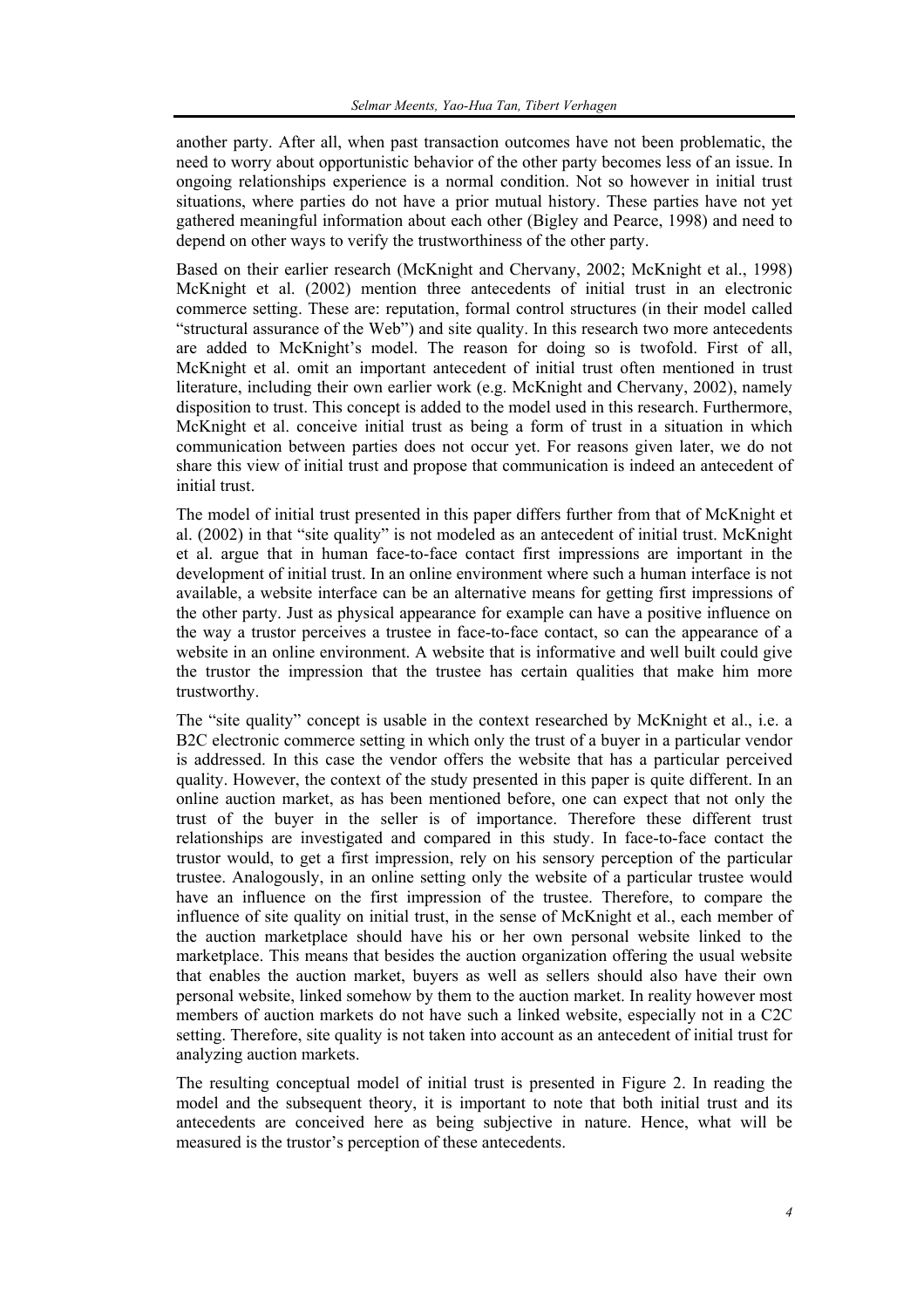

*Figure 2: The Antecedents Of Initial Trust* 

# *2.3.1 Reputation*

According to McKnight et al. (2002) and Zucker (1986) reputation serves as an alternative source of trust in those cases where a party lacks experience with another party. The reputation of the trustee is the accumulated experience of parties that have been engaged in transactions with the trustee, as perceived by the trustor. When the trustor perceives that other parties have experienced overall that the trustee is credible and benevolent, there is less reason for him to believe that the trustee will show untrustworthy conduct in this particular transaction. Therefore, a positive perceived reputation will have a positive impact on the perceived trustworthiness of the trustee (see e.g. McKnight et al., 1998).

Firms can invest in their reputation through their marketing activities (Zucker, 1986; McKnight and Chervany, 2002; Jarvenpaa and Tractinsky, 1999). Because such investments are costly (Jarvenpaa and Tractinsky, 1999), they are an important reason for companies to restrain from displaying untrustworthy behavior. Doney and Cannon (1997) and Jarvenpaa and Tractinsky (1999) note that this is another ground why it is likely that a company with a good reputation will be expected to prove trustworthy in the future as well. It can be expected that the same applies to the non-corporate individuals such as the buyers and sellers in C2C auction transactions who, although not through formal marketing activities, devote time and energy to building their reputation.

Empirical evidence found in B2C research contexts (e.g. McKnight et al.; 2002, Jarvenpaa and Tractinsky, 1999), supports the notion that a good reputation of the trustee has a positive effect on its perceived trustworthiness.

# *2.3.2 Formal Control Structures*

When transaction parties are separated by a social or physical distance, formal control structures are known to be important means of increasing trust between the parties (Zucker, 1986; Shapiro, 1987). In an initial trust phase in an internet environment such a separation is typical. First of all parties are faced with a social distance, because they are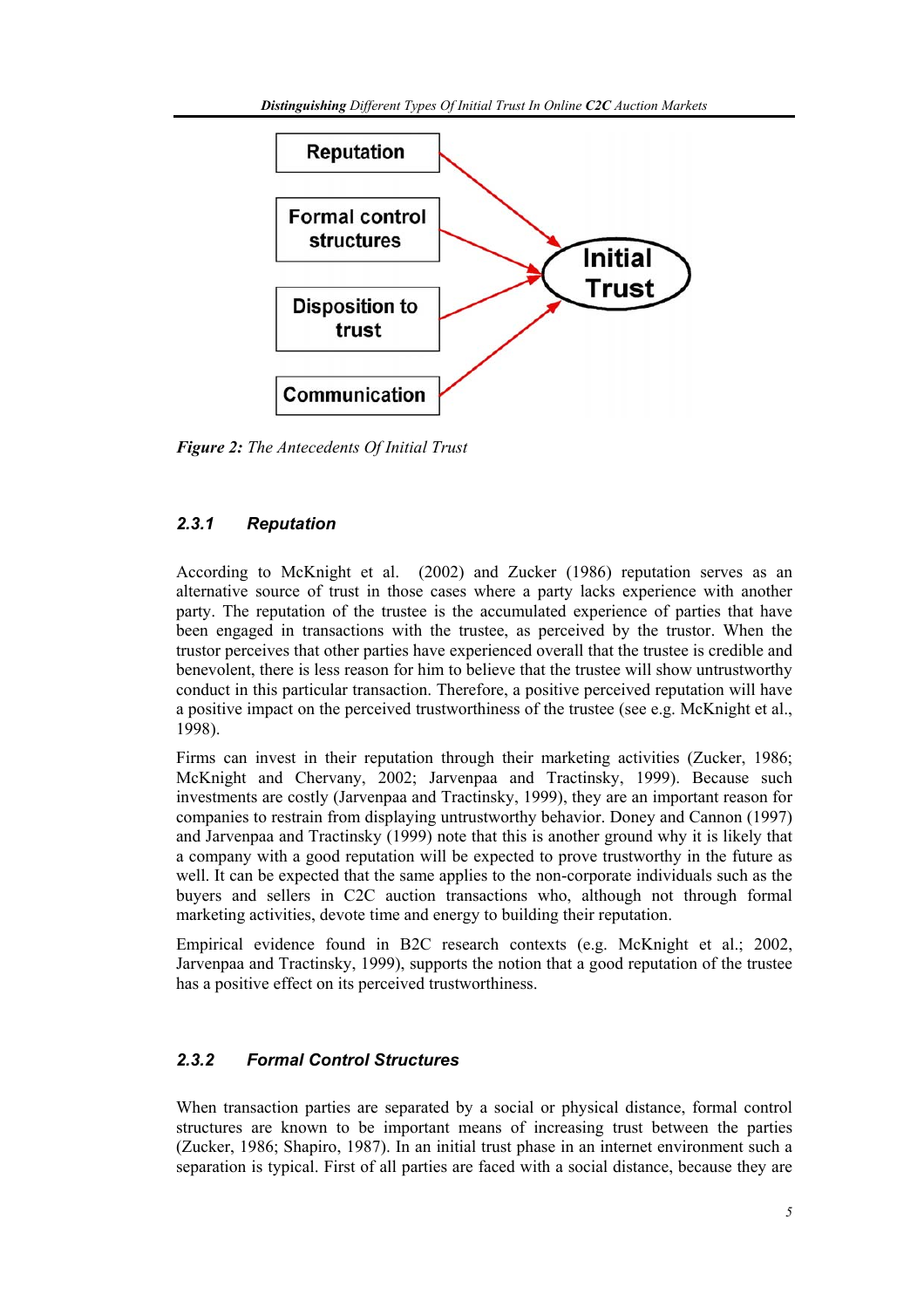not yet familiar with each other and lack a relationship base. Moreover, the internet environment creates a physical distance between parties, since face-to-face contact is impossible.

According to Zucker there are two categories of these formal control mechanisms. The first category rests "on membership in a subculture, with clear and specific expectations for exchange" (p.61). Examples of mechanisms pertaining to this category are professional certification and joining an industry organization. This type of formal structure increases trust because it sends the signal that other trustworthy parties, i.e. the institutions, have deemed the trustee to be trustworthy and that he was therefore granted the specific membership (McKnight et al., 1998; Pavlou, 2002). Moreover, the institutions have the ability to withdraw the membership and thus punish the trustee when he shows untrustworthy conduct (Shapiro, 1987). The second category consists of intermediary mechanisms and rests "on some form of guarantees that the transaction will take place as promised" (Zucker, 1986, p.61). Regulations, contracts and escrow services for example fit this category. When such mechanisms are in place, they either safeguard the trustor by ensuring that the opportunity for the trustee to behave untrustworthy is constrained or by guaranteeing that when indeed the trustee behaves opportunistically, the trustor will be compensated in a specific way. (McKnight et al., 1998; Pavlou, 2002). When the trustor perceives that such guarantees are present, these have the potential to influence trust positively.

McKnight et al. (2002), based on the work by Zucker (1986) and Shapiro (1987), acknowledge the importance of formal control structures for the building of initial trust and include it in their model. In their interpretation the internet environment is the institution that offers formal control structures, such as legal and technological structures, that can protect the interests of those that operate in this environment. Hence these structures have the potential to increase the level of initial trust between the actors. However, we think this interpretation is too limited for our research. First of all, in their interpretation formal control structures are only defined in terms of the second category of formal control structures as mentioned by Zucker (1986). Moreover, by discussing formal control structures in an internet wide context, they ignore the role of the particular vendor in playing a part in implementing or providing formal control structures. They present the internet as if it were a third party institution. For example, McKnight et al. mention that SSL-encryption of credit card data is a technological formal control structure offered by the internet. Indeed, such technologies are available to the general internet community, but its use depends on a particular website owner. What benefit does SSL offer to online buyers, when it is not implemented by the online vendor? Furthermore, apart from implementing this type of general formal control structures, online vendors may also provide more specific formal control structures themselves. Examples of such structures are guarantees and privacy policies. In earlier work McKnight and Chervany (2002) include these examples in a separate variable called "Web Vendor Interventions", thereby acknowledging the role of the vendor in constituting the institutional framework of the internet. However, this variable is not used in their most recent work. Given these limitations of McKnight's interpretation, in this research we opt for a broader definition of formal control structures, such as described by Zucker (1986).

It is important to note that the reputation system that is common on auction markets is not a formal control structure. The structure of this system is offered, regulated and managed by an institution, i.e. the auction organization. However, the reputation system is member-driven (Pavlou, 2002) because the content is supplied by the members, based on their experience and not the experience and judgement of the institution.

The influence of formal control structures on trust in online auction transactions has been researched empirically by Pavlou and Gefen (2002). The results of this study are for the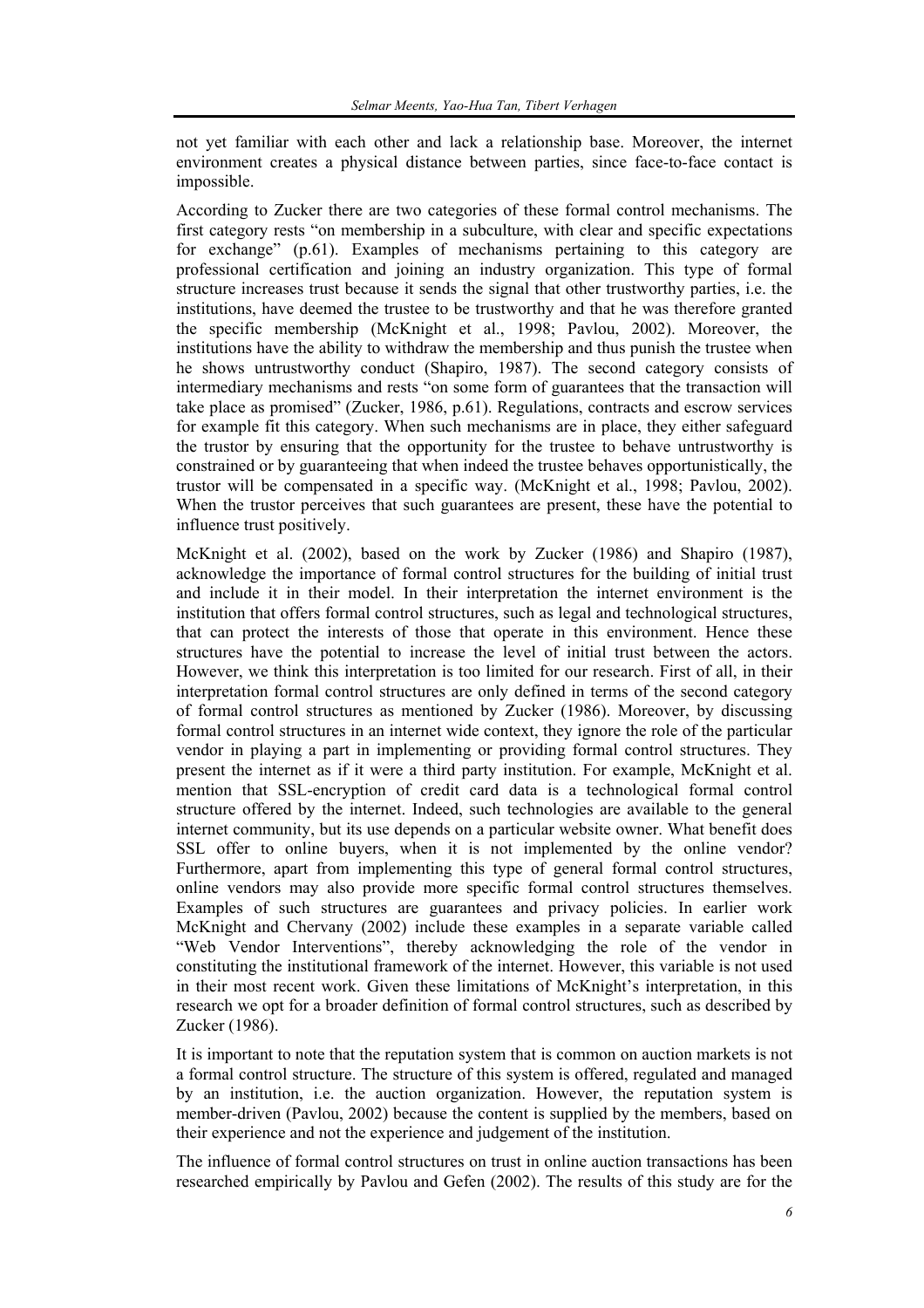most part in line with research on offline purchasing situations that reports a significant positive influence of formal control structures on trust.

## *2.3.3 Disposition To Trust*

The psychological view of trust forms an important stream within trust research and has a long tradition (Hosmer, 1995). Psychologists have studied the influence of personality traits of the trustor on the development of trust (Bigley and Pearce, 1998). During one's life a person evolves a so-called disposition to trust if he had an overall positive experience with others (Bigley and Pearce, 1998; Gefen et al., 2003). Disposition to trust is the general tendency to believe that others are trustworthy (McKnight et al., 1998). When the trustor has had positive experiences with trustees in the past, he has less reason to believe that people in general are not trustworthy. This factor is quite stable across situations and people (Mayer et al. 1995).

McKnight et al. (2002) do not model disposition to trust as an antecedent of initial trust. Building on earlier psychological work on trust, they do however include it in their earlier research, in which they related it to initial trust (McKnight and Chervany, 2002) and trust in ongoing relationships (McKnight et al., 1998) alike. Therefore in the research described in this paper, disposition to trust is proposed to be an antecedent of initial trust. This is supported by empirical findings presented by Gefen (2000) that show that disposition to trust is an antecedent of trust in an online purchasing setting.

## *2.3.4 Communication*

Loomis (1959) observed that when people consider entering in a cooperative relationship but have not gained experience with each other yet, communication between them builds trust. The rationale is that communication gives insight into the specific roles that the trustor and the trustee are willing and intend to take during the potential cooperation. This is in line with research of trust in ongoing relationships, in which it was found that communication manages expectations that parties have regarding the other's role obligations (Morgan and Hunt, 1994) and that it coordinates the exchange between those parties (Anderson and Narus, 1990).

McKnight et al. (2002) do not include communication in their model. They do state however that only after engaging in trust related behavior, such as purchasing, and observing the consequences of this behavior, the trustor is able to gain information about the trustee that is meaningful enough to move beyond the initial trust phase. In other words, only after the trustor has gained experience in terms of trust related behavior and has positively evaluated this information, the initial trust phase is over. Since communication is not conceived in their model as trust related behavior, communication itself does not necessarily lead to gaining experience with the trustee during the initial trust phase and should have been added to the model, as has been done in the research described here.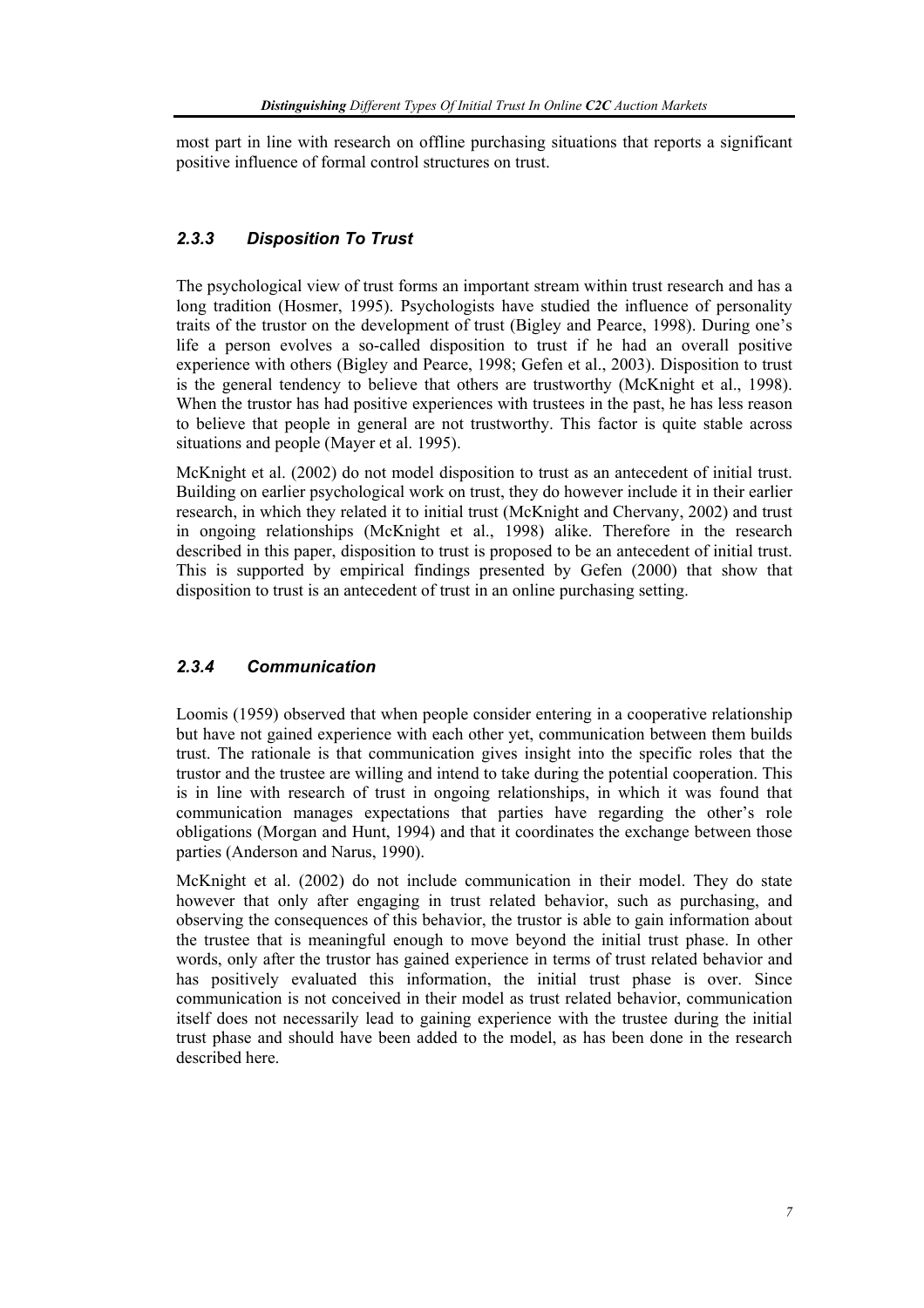# **3. Different Initial Trust Relationships**

#### *3.1 Initial Trust Relationships*

In an online C2C auction environment, involved individuals expect the auction organization to deliver the promised services, because if it does not, these individuals may not meet their own obligations made to the other party in the auction. Therefore, it is expected that if the auction organization is not trusted by the involved individuals, they will not consider doing business using the auction site. This trust relationship is named "trust X" in figure 3.

Since the auction organization offers formal control structures to its members, it can suffer damage if members behave opportunistically. First of all, such behavior of members can ruin its reputation as an institution, when the auction organization is perceived to be negligent in dealing with fraudulent members. Moreover, the auction organization may suffer financially when it offers guarantees and thus has to compensate members that have become a victim of opportunistic behavior. Accordingly, it is anticipated that this organization will only permit people to use the auction site if they have a sufficient amount of trust. This trust relationship is named "trust Y" in the model below.

Trust type Z is the trust between the members that contemplate transacting with each other. Trust is a necessary condition for parties to consider doing business with each other (Doney and Cannon, 1997). The rationale is that the trustor depends on the trustee to deliver the goods under specific conditions both parties agreed on. The vulnerability to opportunistic behavior following from this dependence entails potentially negative consequences. Therefore the trustor will only consider transacting with a trustee that has been deemed sufficiently trustworthy. It is in relationship Z that the auction organization offers its formal control structures to encourage individuals to engage in a transaction. The next figure shows the anticipated trust relationships.



*Figure 3: Trust Relationships In An Online C2C Auction Market*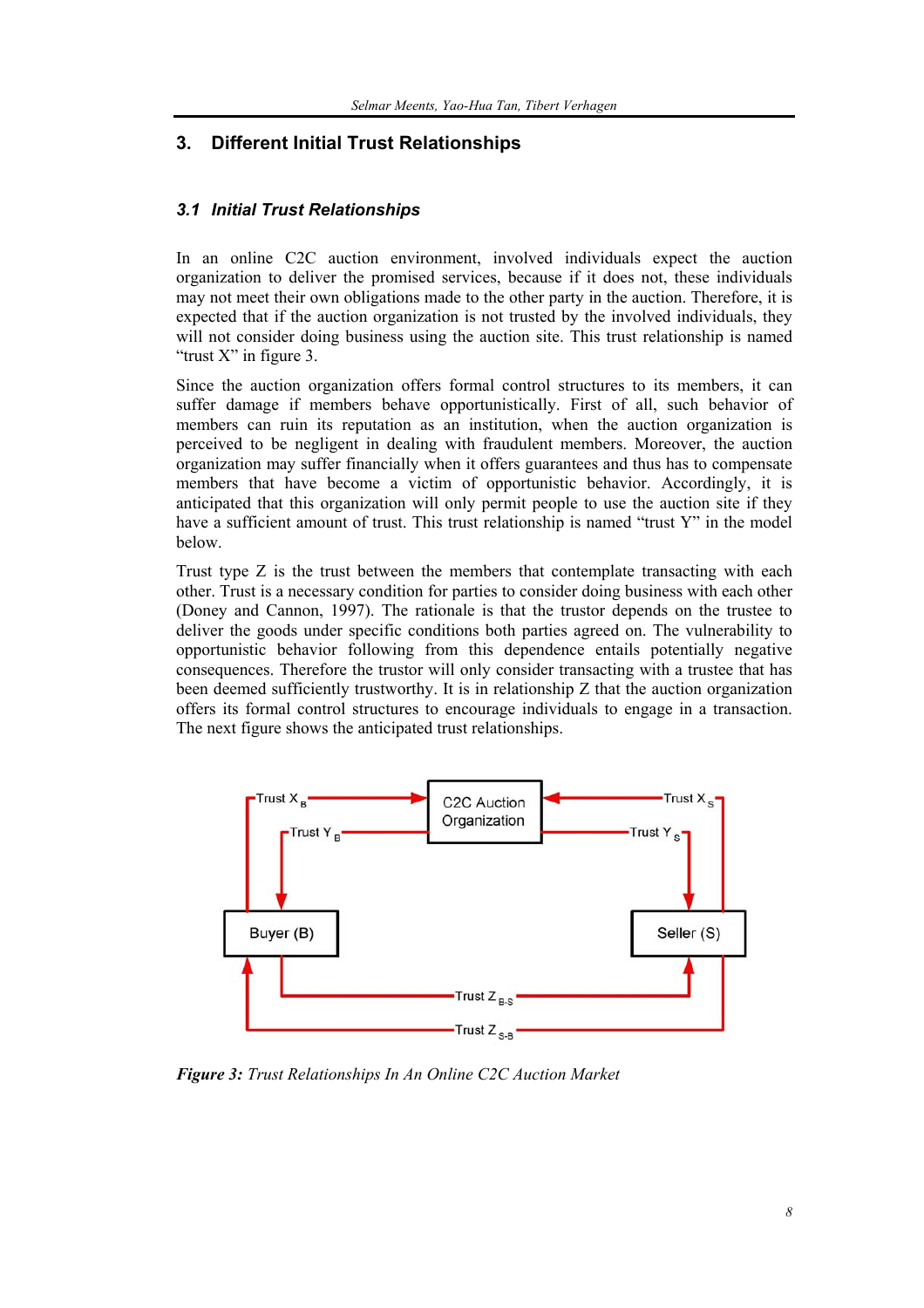## *3.2 Differences Between Initial Trust Relationships*

Each of the trust X, Y and Z relationships in the auction environment reflects a different situation and accordingly different considerations in the decision processes of the trustor. Both relationships X and Y deal with a decision to adopt or accept. In relationship X the consumer considers adopting the auction site for future transactions. In relationship Y the decision of the auction organization to accept a potential member and grant him access to the auctions is central. Relationship Z however deals with a different kind of decision, the decision to participate in a specific transaction. In this relationship the behavioral commitment is far more specific than in relationship X and Y, because in relationship Z both parties enter in an agreement with a fixed timeframe and fixed financial obligations. A failure of a party to meet its obligations in this relationship has very direct consequences. For example, in relationship Z a member can suffer direct financial losses if the other party behaves opportunistically. In relationship X and Y such direct consequences are not present, since these are dependent on the actual transactions taking place on the auction site. It may well be for example that an individual decides to become a member of the auction site but later on decides not to participate in transactions.

Given the above, it is expected that each of the antecedents of initial trust will have a different impact on initial trust in trust relationship X, Y and Z. For the sake of simplicity, in this paper we concentrate on the differences between trust relationship X and Z. Moreover, for now trust relationship subtypes B and S, i.e. the trust of the buyer and the seller, will not be addressed separately. In the near future this work will be expanded. The next paragraphs describe the expected differences in influence of each of the antecedents of initial trust and sum up the research propositions.

## *3.2.1 The Influence Of Reputation*

l

In relationship Z individuals may consult the reputation system to determine the trustworthiness of the other party. In relationship X such a system does not exist. Auction organizations do not offer a reputation system where members can post feedback comments about the auction organization itself. Nor do institutions outside the auction environment offer any such service.<sup>3</sup> In relationship X, the potential member has to rely on whatever kind of reputation-based information it can find about the trustworthiness of the auction organization. This kind of information, for example found on the internet, is far more general than a specific overall rating, often expressed numerically or graphically, combined with comments that are offered by the reputation system. This leads to the following proposition:

*Proposition 1: The influence of reputation on initial trust is stronger in trust relationship Z than in relationship X.* 

<sup>&</sup>lt;sup>3</sup> Although some third party institutions use customer feedback to determine if a party deserves to obtain a trust seal, the overall reputation judgement is in this case still provided by an institution and not directly by customers. Therefore, in the meaning of reputation applied here, these trust seals can be considered to be a formal control structure and not a form of reputation information.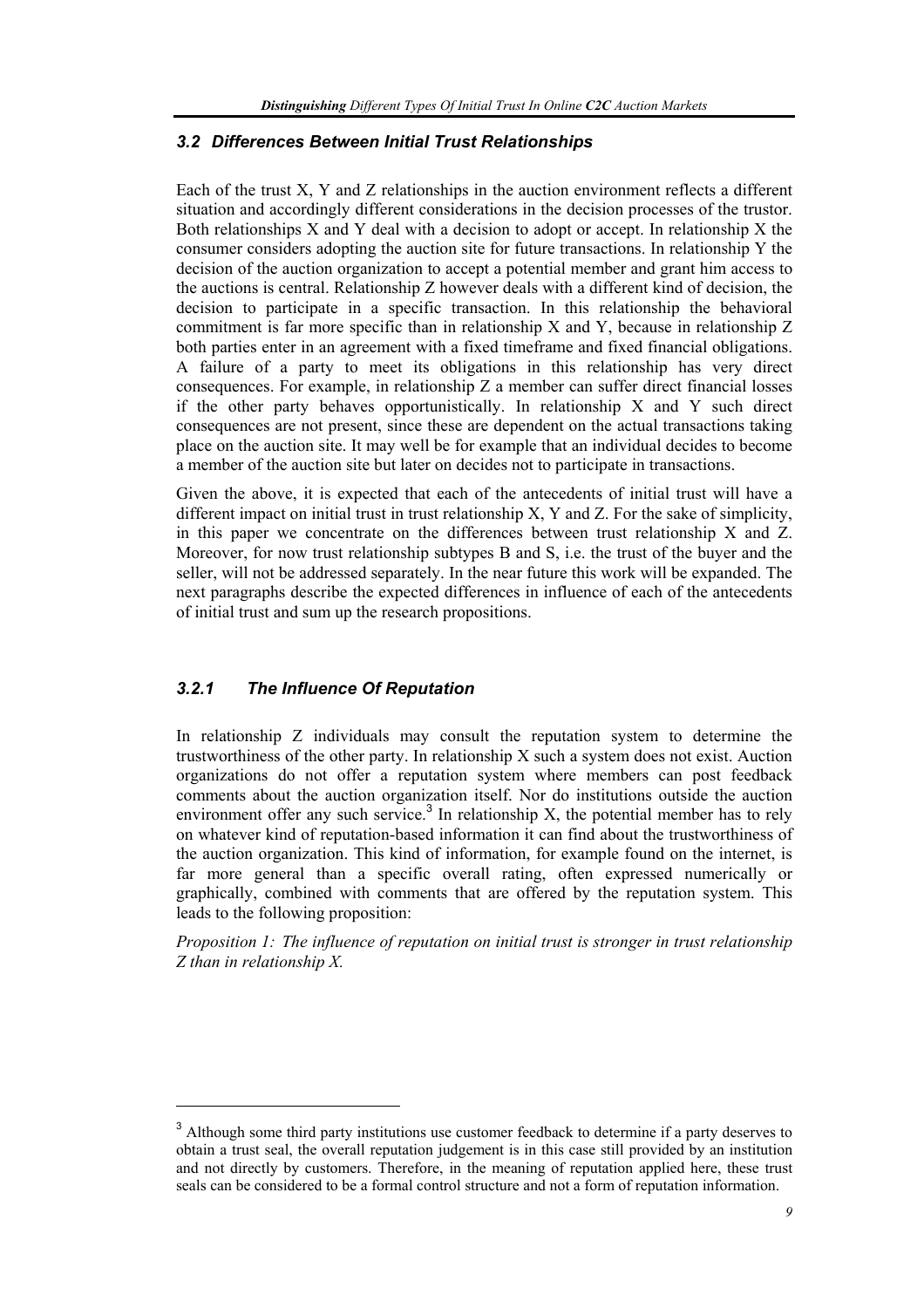## *3.2.2 The Influence Of Formal Control Structures*

In relationship Z both parties make very specific behavioral commitments and agreements. When the trading party does not meet its obligations this can have more direct and severe consequences than in relationship X. Ways to ensure that both parties behave in the agreed fashion or to compensate the party that becomes a victim of opportunistic behavior, accordingly are of greater importance in relationship Z than in relationship X. Therefore it is proposed that in relationship Z formal control structures have a stronger influence than in relationship X:

*Proposition 2: The influence of formal control structures on initial trust is stronger in trust relationship Z than in relationship X.* 

## *3.2.3 The Influence Of Disposition To Trust*

Trust literature suggests that the disposition of an individual to trust is quite stable across situations and people it is confronted with. Thus it is expected that:

*Prposition 3: The influence of disposition to trust on initial trust is not significantly stronger or weaker in trust relationship Z than in relationship X.* 

# *3.2.4 The Influence Of Communication*

Communication serves as a coordination mechanism in an exchange relationship. Where procedures dictated by a third party, such as the auction organization, are formal control structures, communication serves as a more informal, dyadic form of constructing procedures. It can be expected that communication has a bigger impact in those cases where such procedures are more needed. As was outlined above, role behaviors are more specific in relationship Z than in X. Hence, procedural specifications are of more importance in relationship Z, leading to:

*Proposition 4: The influence of communication on initial trust is stronger in trust relationship Z than in relationship X.* 

# **4 Conclusion**

In this paper we have discussed that three different types of initial trust relationships can be identified in an online C2C auction market. These relationships, labeled X, Y and Z, differ in the way initial trust is built. To analyze these differences, we used a model of antecedents of initial trust. These antecedents are: reputation, formal control structures, disposition to trust and communication. Based on this discussion, we presented a number of propositions.

In subsequent research we will empirically test the propositions presented in this paper. This empirical stage of our research will have multiple phases. First we will undertake an exploratory research by interviewing members of two leading Dutch auction markets, one of which will be eBay.nl. Final empirical testing will be in the form of questionnairebased survey research. The questionnaires will be distributed among members of the two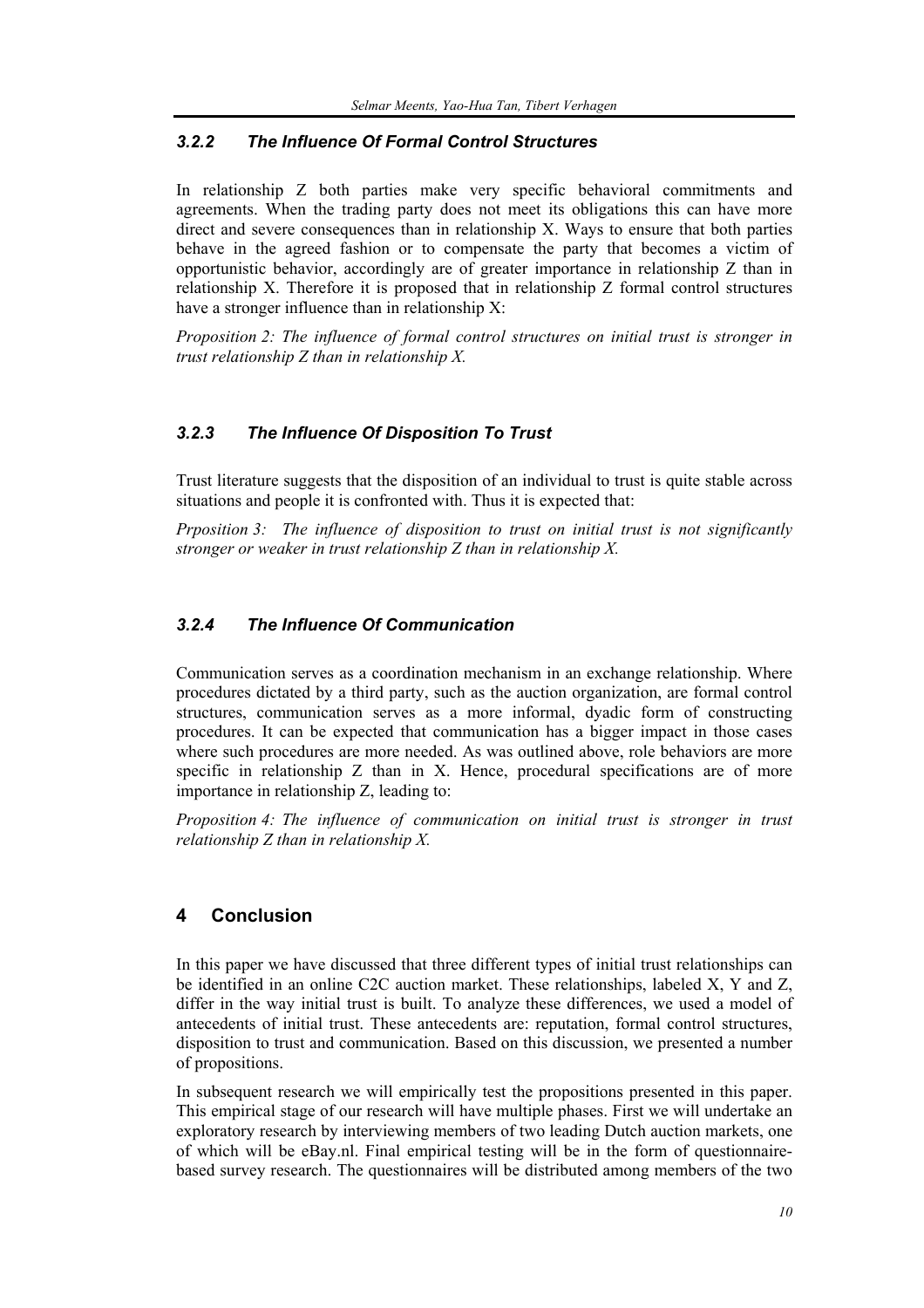auction markets. We intend to use already existing measurement scales for our surveys. For example for reputation we will use Jarvenpaa and Tractinsky (1999), for formal control structures Pavlou (2002), for disposition to trust Gefen (2000) and for communication Morgan and Hunt (1994).

#### **References**

- Anderson, J. C. and Narus, J. A. (1990): A Model of Distributor Firm and Manufacturer Firm Working Partnerships. *Journal of Marketing* 54(1): 42-58.
- Bigley, G. A. and Pearce, J. L. (1998): Straining for Shared Meaning in Organization Science: Problems of Trust and Distrust. *Academy of Management Review* 23(3): 393-404.
- Doney, P. M. and Cannon, J. P. (1997): An Examination of the Nature of Trust in Buyer-Seller Relationships. *Journal of Marketing* 61(1): 35-51.
- Gefen, D. (2000): E-commerce: The Role of Familiarity and Trust. *Omega* 28: 725-737.
- Gefen, D., Karahanna, E., et al. (2003): Trust and TAM in Online Shopping: An Integrated Model. *MIS Quarterly* 27(1): 51-90.
- Hosmer, L. T. (1995): Trust: The connecting Link between Organizational Theory and Philosophical Ethics. *Academy of Management Review* 20(2): 379-403.
- Jarvenpaa, S. L. and Tractinsky, N. (1999): Consumer Trust in an Internet Store: A Cross-Cultural Validation. *Journal of Computer Mediated Communication* 5(2): 45-71.
- John, G. (1984): An Empirical Investigation of Some Antecedents of Opportunism in a Marketing Channel. *Journal of Marketing Science* 21 (August): 278-289.
- Mayer, R. C., Davis, J. H., et al. (1995): An Integrative Model of Organizational Trust. *Academy of Management Review* 20(3): 709-734.
- McKnight, D. H., Cummings, L. L., et al. (1998): Initial Trust Formation in New Organizational Relationships. *Academy of Management Review* 23(3): 473-490.
- McKnight, D. H. and Chervany, N. L. (2001): Conceptualizing Trust: A Typology and Ecommerce Customer Relationships Model. *Proceedings of the 34th Hawaii International Conference in Systems Sciences, Hawaii, USA.*
- McKnight, D. H. and Chervany, N. L. (2002): What Trust Means in E-Commerce Customer relationships: An Interdisciplinary Conceptual Typology. *International Journal of Electronic Commerce and Business Media* 6(2): 35-59.
- McKnight, D. H., Choudhury, V., et al. (2002): The Impact of Initial Trust on Intentions to Transact with a Web Site: A Trust Building Model *The Journal of Strategic Information Systems* 11(3-4): 297-323.
- Morgan, R. M. and Hunt, S. D. (1994): The Commitment-Trust Theory of Relationship Marketing. *Journal of Marketing* 58(3): 20-38.
- Pavlou, P. A. (2002): Institution-Based Trust in Interorganizational Exchange Relationships: The Role of Online B2B Marketplaces on Trust Formation. *The Journal of Strategic Information Systems* 11(3-4): 215-243.
- Pavlou, P. A. and Gefen, D. (2002): Building Effective Online Marketplaces with Institution-Based Trust. *Proceedings of the 23rd International Conference on Information Systems (ICIS), Barcelona, Spain.*